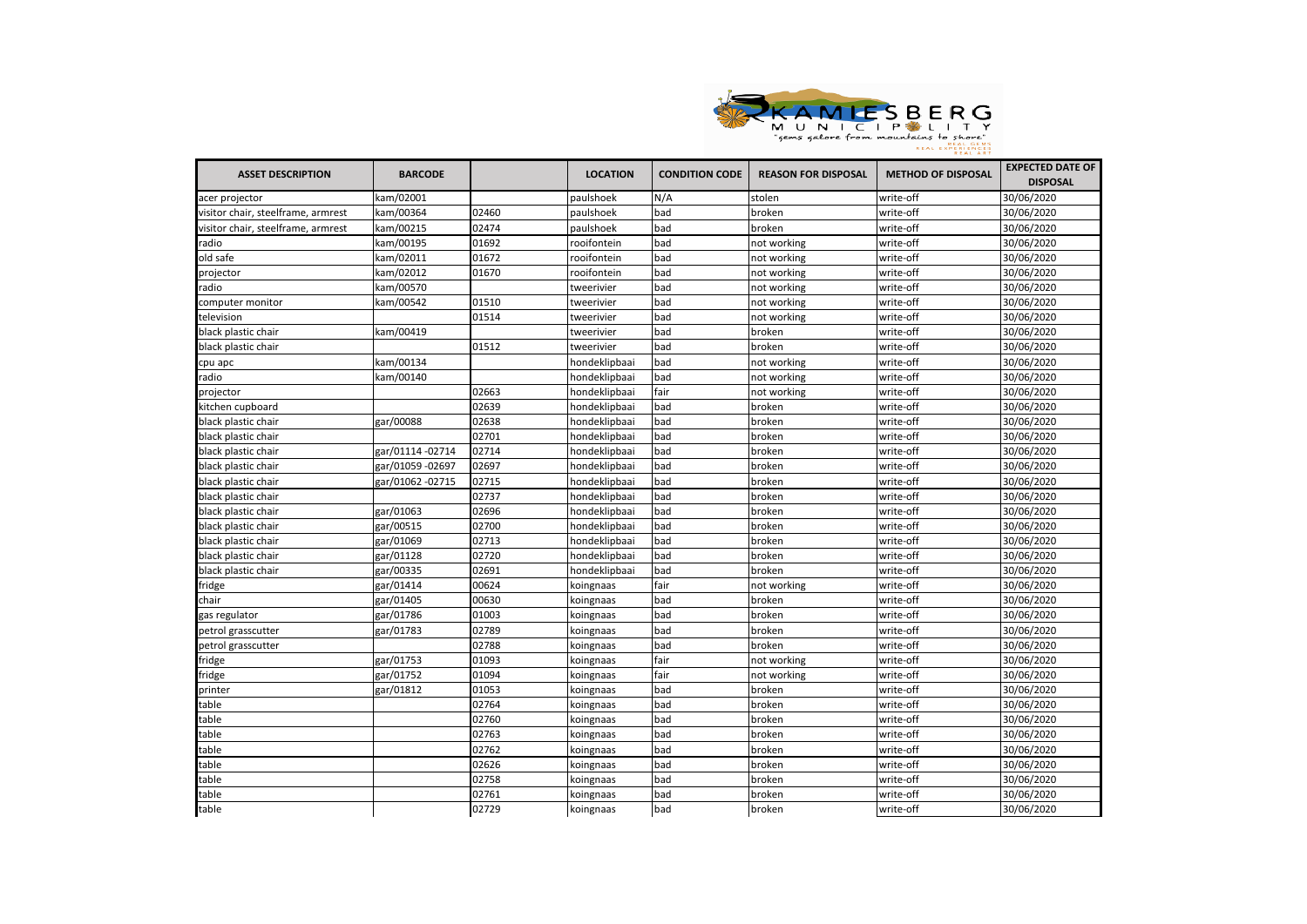| table                   |                  | 02625 | koingnaas    | bad  | broken      | write-off | 30/06/2020 |
|-------------------------|------------------|-------|--------------|------|-------------|-----------|------------|
| able:                   | gar/01567        | 00859 | koingnaas    | bad  | broken      | write-off | 30/06/2020 |
| video machine           | gar/01369        | 00855 | koingnaas    | bad  | not working | write-off | 30/06/2020 |
| elevision:              | gar/01397        | 00852 | koingnaas    | bad  | not working | write-off | 30/06/2020 |
| computer monitor        | gar/01364        | 00853 | koingnaas    | bad  | not working | write-off | 30/06/2020 |
| computer monitor        | gar/01615        | 02778 | koingnaas    | bad  | not working | write-off | 30/06/2020 |
| fridge                  | gar/01865        |       | koingnaas    | bad  | not working | write-off | 30/06/2020 |
| adio <sup>.</sup>       | kam/00396        | 02425 | leliefontein | fair | not working | write-off | 30/06/2020 |
| photocopy machine       |                  | 02424 | leliefontein | bad  | not working | write-off | 30/06/2020 |
| black plastic chair     |                  | 02463 | leliefontein | bad  | broken      | write-off | 30/06/2020 |
| black plastic chair     | kam/02149        | 02465 | leliefontein | bad  | broken      | write-off | 30/06/2020 |
| black plastic chair     | kam/02171        | 02462 | leliefontein | bad  | broken      | write-off | 30/06/2020 |
| black plastic chair     | kam/00516        | 02461 | leliefontein | bad  | broken      | write-off | 30/06/2020 |
| black plastic chair     | kam/02145        | 02284 | leliefontein | bad  | broken      | write-off | 30/06/2020 |
| black plastic chair     | kam/03016        | 02642 | lepelfontein | bad  | broken      | write-off | 30/06/2020 |
| plack plastic chair     | kam/02037        | 02558 | epelfontein  | bad  | broken      | write-off | 30/06/2020 |
| plack plastic chair     | kam/02051        | 02578 | epelfontein  | bad  | broken      | write-off | 30/06/2020 |
| black plastic chair     | kam/02078        | 02616 | epelfontein  | bad  | broken      | write-off | 30/06/2020 |
| black plastic chair     | kam/02072        | 02582 | lepelfontein | bad  | broken      | write-off | 30/06/2020 |
| black plastic chair     | gar/01131        | 02613 | epelfontein  | bad  | broken      | write-off | 30/06/2020 |
| black plastic chair     | kam/02048        | 02614 | lepelfontein | bad  | broken      | write-off | 30/06/2020 |
| wood cabinet            | kam/01113        | 02645 | lepelfontein | bad  | broken      | write-off | 30/06/2020 |
| adio                    | kam/00058        | 01754 | nourivier    | bad  | broken      | write-off | 30/06/2020 |
| chair -maroon and black | kam/00051        |       | nourivier    | bad  | broken      | write-off | 30/06/2020 |
| adio <sup>.</sup>       | gar/00404        | 02185 | klipfontein  | fair | not working | write-off | 30/06/2020 |
| safe                    |                  | 02186 | klipfontein  | bad  | broken      | write-off | 30/06/2020 |
| computer monitor        | kam/00050        | 02167 | klipfontein  | fair | not working | write-off | 30/06/2020 |
| wooden chair            | gar/00595        | 00595 | kamieskroon  | bad  | broken      | write-off | 30/06/2020 |
| table                   |                  | 00524 | kamieskroon  | bad  | broken      | write-off | 30/06/2020 |
| adio                    | kam/00840        | 00530 | kamieskroon  | bad  | broken      | write-off | 30/06/2020 |
| fridge                  | kam/00806        | 01828 | kamieskroon  | bad  | broken      | write-off | 30/06/2020 |
| wooden chair            |                  | 00598 | kamieskroon  | bad  | broken      | write-off | 30/06/2020 |
| olastick chair          | kam/00802        | 01832 | kamieskroon  | bad  | broken      | write-off | 30/06/2020 |
| plastick chair          | kam/00646        | 01814 | kamieskroon  | bad  | broken      | write-off | 30/06/2020 |
| olastick chair          | gar/00641        | 01815 | kamieskroon  | bad  | broken      | write-off | 30/06/2020 |
| citchen cupboard        |                  | 00559 | kamieskroon  | bad  | broken      | write-off | 30/06/2020 |
| citchen cupboard        | gar/00665 -01830 | 01830 | kamieskroon  | bad  | broken      | write-off | 30/06/2020 |
| able:                   | kam/00809        |       | kamieskroon  | bad  | broken      | write-off | 30/06/2020 |
| plastick chair          | gar/01033 -01809 | 01809 | kamieskroon  | bad  | broken      | write-off | 30/06/2020 |
| olastick chair          | kam/00792        |       | kamieskroon  | bad  | broken      | write-off | 30/06/2020 |
| olastick chair          | kam/01501        |       | kamieskroon  | bad  | broken      | write-off | 30/06/2020 |
| plastick chair          | kam/00689        |       | kamieskroon  | bad  | broken      | write-off | 30/06/2020 |
| olastick chair          | kam/00692 -01810 | 01810 | kamieskroon  | bad  | broken      | write-off | 30/06/2020 |
| olastick chair          | kam/00691        |       | kamieskroon  | bad  | broken      | write-off | 30/06/2020 |
| olastick chair          | kam/00903        |       | kamieskroon  | bad  | broken      | write-off | 30/06/2020 |
| plastick chair          | kam/00693        |       | kamieskroon  | bad  | broken      | write-off | 30/06/2020 |
| plastick chair          | kam/00988        |       | kamieskroon  | bad  | broken      | write-off | 30/06/2020 |
| plastick chair          | kam/00676        |       | kamieskroon  | bad  | broken      | write-off | 30/06/2020 |
| plastick chair          | kam/00671        |       | kamieskroon  | bad  | broken      | write-off | 30/06/2020 |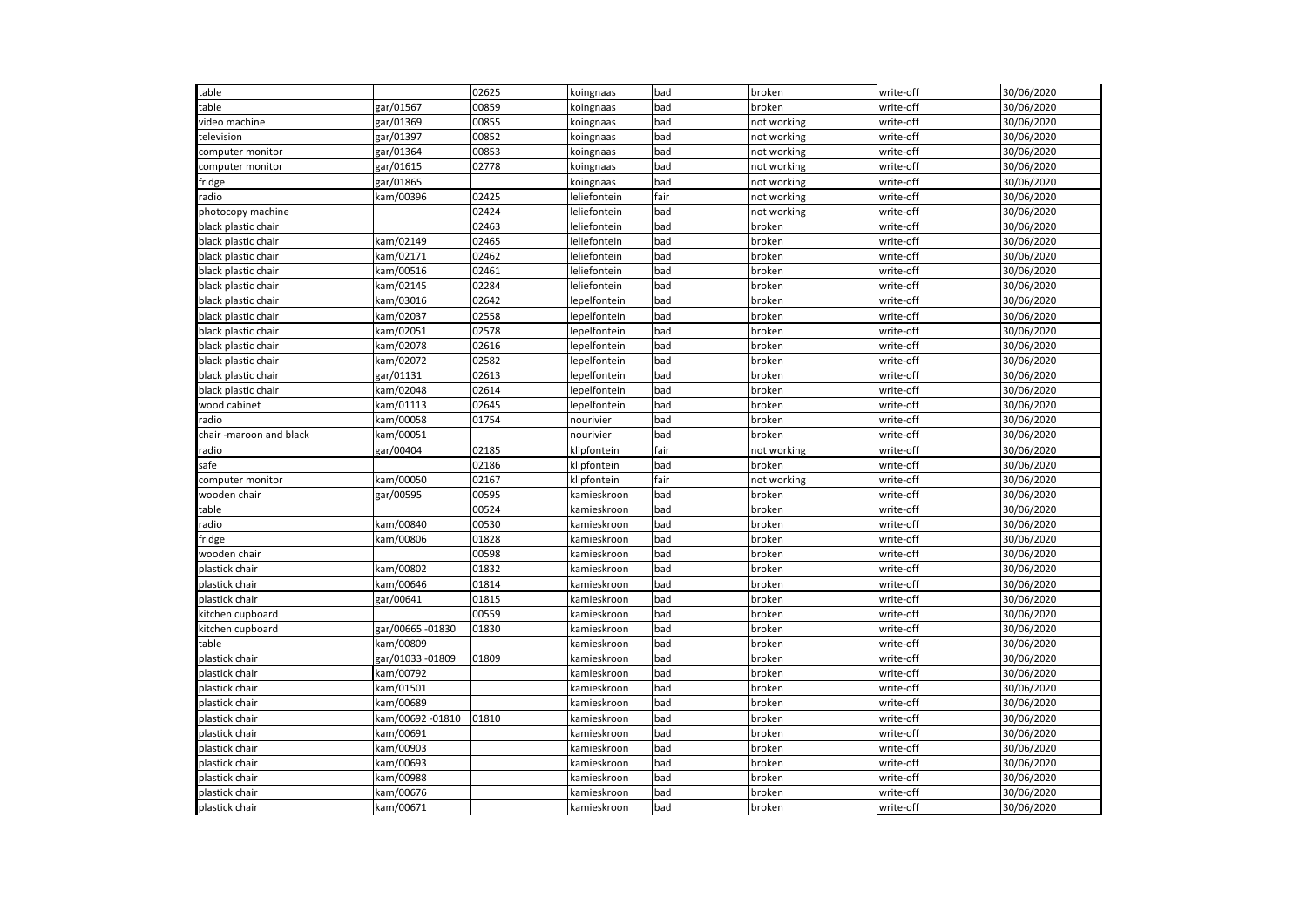| plastick chair | kam/00781 |       | kamieskroon | bad | broken | write-off | 30/06/2020 |
|----------------|-----------|-------|-------------|-----|--------|-----------|------------|
| plastick chair | kam/01502 |       | kamieskroon | bad | broken | write-off | 30/06/2020 |
| olastick chair | kam/00826 |       | kamieskroon | bad | broken | write-off | 30/06/2020 |
| plastick chair | kam/00828 |       | kamieskroon | bad | broken | write-off | 30/06/2020 |
| plastick chair | kam/00940 |       | kamieskroon | bad | broken | write-off | 30/06/2020 |
| plastick chair | kam/00776 |       | kamieskroon | bad | broken | write-off | 30/06/2020 |
| plastick chair | kam/00778 |       | kamieskroon | bad | broken | write-off | 30/06/2020 |
| plastick chair | kam/01184 |       | kamieskroon | bad | broken | write-off | 30/06/2020 |
| plastick chair | gar/01187 |       | kamieskroon | bad | broken | write-off | 30/06/2020 |
| plastick chair | kam/00711 |       | kamieskroon | bad | broken | write-off | 30/06/2020 |
| plastick chair | kam/00800 |       | kamieskroon | bad | broken | write-off | 30/06/2020 |
| plastick chair | kam/00907 |       | kamieskroon | bad | broken | write-off | 30/06/2020 |
| plastick chair | kam/00827 |       | kamieskroon | bad | broken | write-off | 30/06/2020 |
| plastick chair | kam/00530 |       | kamieskroon | bad | broken | write-off | 30/06/2020 |
| plastick chair | kam/00688 |       | kamieskroon | bad | broken | write-off | 30/06/2020 |
| plastick chair | kam/00505 | 01812 | kamieskroon | bad | broken | write-off | 30/06/2020 |
| olastick chair | kam/00685 | 01819 | kamieskroon | bad | broken | write-off | 30/06/2020 |
| olastick chair | kam/00697 |       | kamieskroon | bad | broken | write-off | 30/06/2020 |
| plastick chair | kam/00679 |       | kamieskroon | bad | broken | write-off | 30/06/2020 |
| olastick chair | kam/00972 |       | kamieskroon | bad | broken | write-off | 30/06/2020 |
| plastick chair | gar/00523 |       | kamieskroon | bad | broken | write-off | 30/06/2020 |
| plastick chair | kam/00678 |       | kamieskroon | bad | broken | write-off | 30/06/2020 |
| plastick chair | 01821     |       | kamieskroon | bad | broken | write-off | 30/06/2020 |
| plastick table | kam/00979 |       | kamieskroon | bad | broken | write-off | 30/06/2020 |
| plastick table | kam/00976 |       | kamieskroon | bad | broken | write-off | 30/06/2020 |
| plastick table | kam/00977 |       | kamieskroon | bad | broken | write-off | 30/06/2020 |
| plastick chair | kam/00681 |       | kamieskroon | bad | broken | write-off | 30/06/2020 |
| plastick chair | kam/00817 |       | kamieskroon | bad | broken | write-off | 30/06/2020 |
| plastick chair | kam/00981 |       | kamieskroon | bad | broken | write-off | 30/06/2020 |
| plastick chair | kam/00823 |       | kamieskroon | bad | broken | write-off | 30/06/2020 |
| plastick chair | kam/00871 |       | kamieskroon | bad | broken | write-off | 30/06/2020 |
| plastick chair | kam/00819 |       | kamieskroon | bad | broken | write-off | 30/06/2020 |
| plastick chair | kam/00820 |       | kamieskroon | bad | broken | write-off | 30/06/2020 |
| plastick chair | kam/00848 |       | kamieskroon | bad | broken | write-off | 30/06/2020 |
| olastick chair | kam/00849 |       | kamieskroon | bad | broken | write-off | 30/06/2020 |
| olastick chair | kam/00698 |       | kamieskroon | bad | broken | write-off | 30/06/2020 |
| olastick chair | kam/00844 |       | kamieskroon | bad | broken | write-off | 30/06/2020 |
| plastick chair | kam/00878 |       | kamieskroon | bad |        | write-off | 30/06/2020 |
|                |           |       |             |     | broken |           |            |
| olastick chair | kam/00880 |       | kamieskroon | bad | broken | write-off | 30/06/2020 |
| plastick chair | kam/00951 |       | kamieskroon | bad | broken | write-off | 30/06/2020 |
| plastick chair | kam/00876 |       | kamieskroon | bad | broken | write-off | 30/06/2020 |
| plastick chair | kam/00694 |       | kamieskroon | bad | broken | write-off | 30/06/2020 |
| plastick chair | kam/00973 |       | kamieskroon | bad | broken | write-off | 30/06/2020 |
| plastick chair | kam/00699 |       | kamieskroon | bad | broken | write-off | 30/06/2020 |
| plastick chair | kam/00675 |       | kamieskroon | bad | broken | write-off | 30/06/2020 |
| plastick chair | kam/00875 |       | kamieskroon | bad | broken | write-off | 30/06/2020 |
| plastick chair | kam/00843 |       | kamieskroon | bad | broken | write-off | 30/06/2020 |
| plastick chair | kam/00842 |       | kamieskroon | bad | broken | write-off | 30/06/2020 |
| plastick chair | kam/00953 |       | kamieskroon | bad | broken | write-off | 30/06/2020 |